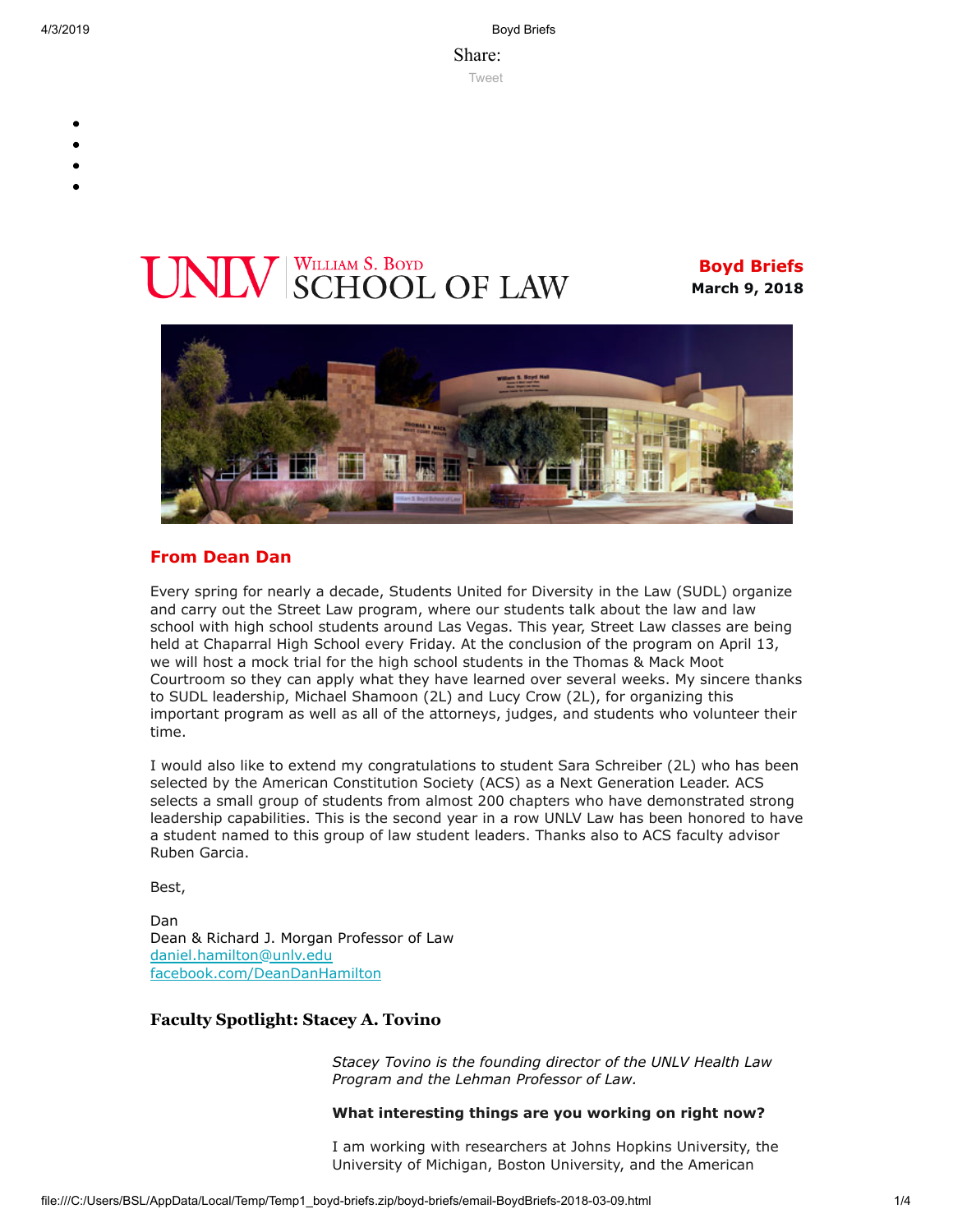

Medical Association on an application for a research grant that will assess public and patient attitudes regarding grateful patient fundraising, which is the solicitation of funds from patients who are, or who may be, grateful for the health care they have received. We hope our research will inform institutional fundraising policies as well as federal and state regulation in this area.

#### **Which of your recent articles should I read?**

I would suggest my forthcoming *Iowa Law Review* article titled "A Timely Right to Privacy" and my forthcoming *Alabama Law Review* article titled "A Right to Care." The first article catalogues

and assesses all of the Department of Health and Human Services' enforcement actions involving violations of federal health privacy and security regulations, finding a lack of timely attention to the privacy and security rights of individuals. The second article examines the impact of President Trump's incremental health care reforms on non-Medicare coverage of skilled nursing care, physical therapy, occupational therapy, speech-language therapy, respiratory therapy, and cognitive rehabilitation. As background, a federal court in January 2013 ordered the Medicare Program to cover skilled care and therapy services for beneficiaries with chronic and progressive health conditions, even if their conditions were stable but no longer improving. My article shows that 84% of state-selected benchmark health plans still require non-Medicare insureds to demonstrate improvement before insurance coverage will occur, thus challenging prior scholars' assumptions regarding the influence of Medicare law and policy on non-Medicare insurance. My article also shows that recent regulations proposed by the Trump administration may increase the percentage of health plans that do not follow Medicare law and policy on this issue.

#### **What is your favorite part of your job as a law school professor and as founding director of the UNLV Health Law Program?**

Hands down, my favorite part of my job is seeing my students accomplish their career goals. Our students obtain jobs in large and small health law firms, federal and state health and social services agencies, local departments of health, general and special hospitals, public and private academic medical centers, and for-profit and not-for-profit health care institutions. They keep me on my toes!

### **Student Spotlight: Alex Velto**



#### **How, if at all, has your experience as a college policy debater helped you in law school?**

College debate is a team-oriented and research-intensive activity. I spent each year focused on a topic that asked whether the federal government should change public policy in a specific area of law. Because we spent so much time researching, I became familiar with a lot of topics discussed in law school. More importantly, it taught me how to prepare and analyze arguments. We would do so in a way similar to how you might litigate: researching our arguments,

preparing for our opponent's, and thinking about the strongest counter-arguments to each.

#### **Which Boyd faculty member has left an indelible impression upon you?**

This is tough. [Adjunct] Professor Joe Regalia fundamentally changed my writing and taught me how to edit. But more recently, Professor Anne Traum has been an incredible influence. In her appellate clinic, she has taught me how to think about appeals thoroughly, the work ethic you need to succeed, and how to strategize when the record is stacked against you. I will take many of Professor Traum's lessons with me into practice.

#### **Let's say you owned a primitive mobile device that allowed you but one music download. What would it be?**

"The General" by Dispatch. You smile, you laugh, you cry; it's a great song all-around.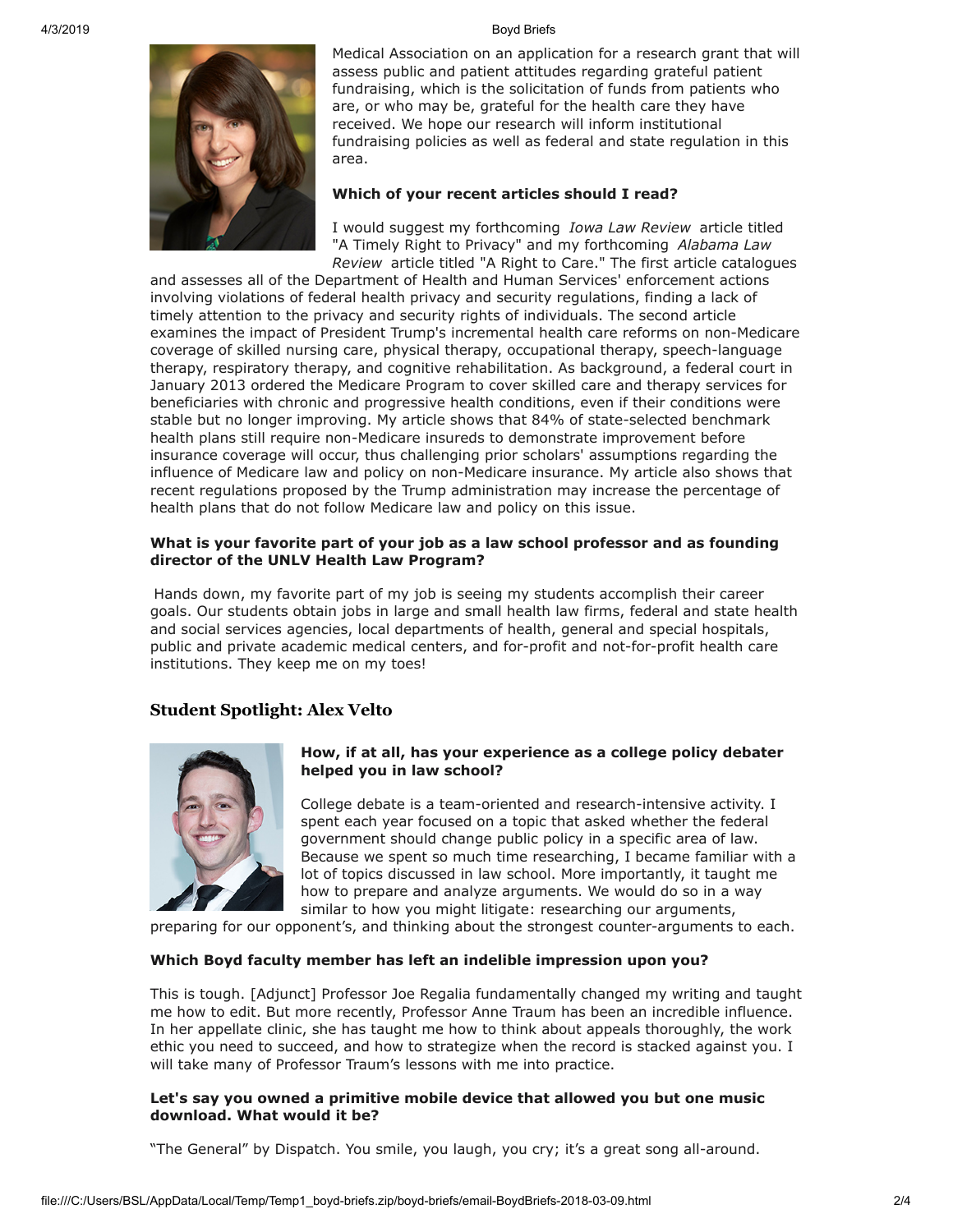#### **What's the master plan following graduation in May?**

After graduation, I'll be clerking for Justice James Hardesty of the Nevada Supreme Court and then returning to Las Vegas. I want to learn how to be an attorney first and continue connecting with the Las Vegas community. But I eventually want to either run for office or go into the public sector. I love law because I love solving problems. Government is a great place to do that.

## **Alumni Spotlight : Crystal T. Espanol '10**



*Crystal is Deputy City Solicitor for the City of Philadelphia in the Finance & Contracts Division of the Commercial Law Unit.*

#### **What drew you to the City of Philadelphia Law Department and what do you like most about your work there?**

Two things attracted me: one, the people; and two, the work.

First, I work with high level government officials from very diverse backgrounds. I also have the best colleagues. Fun fact: My office is the largest municipal law department in Pennsylvania, with over 200

attorneys representing the City on a variety of civil matters. All of the attorneys work together; and I am able to provide a legal perspective to protect the best interests of the City in any transaction or project being contemplated.

Second, my work is meaningful. I review and negotiate contracts between outside parties and the City on matters of significance. My work ultimately has a large impact on the lives of all Philadelphians from all walks of life. Sometimes the matters we work on receive news coverage; and it is a great feeling to know I have contributed in part to those matters.

#### **What is the best moment of your career so far?**

Last summer, I was honored to receive a Certificate of Excellence from the Philadelphia City Solicitor and got to meet the Mayor of Philadelphia, Jim Kenney as part of the award ceremony. I was one of approximately 20 awardees.

#### **What do you like about living and practicing law in Philadelphia?**

Philadelphia is an old and historic city; but it also has an amazing food scene and rich culture. Philadelphia is also a city of distinct neighborhoods. Each section of the City has its own identity. For example, I live in a section of South Philadelphia that is considered Philadelphia's restaurant row. I am within walking distance from many of the award-winning restaurants on the row. I am fortunate to have become friends with some of the chefs. As for my practice, although Philadelphia is a large city, the legal community is very tight-knit. Attorneys here are always willing to help a colleague in need.

Boyd Briefs | Read past issues [here](https://law.unlv.edu/news/publications/boyd-briefs?field_newsletter_year_value[value][year]=2018) .

[Newsroom](https://law.unlv.edu/newsroom) | [Events](https://law.unlv.edu/events) | [CLE Events](https://law.unlv.edu/cle-events.html)





UNLV is an Equal Opportunity Affirmative Action Employer Committed to Achieving Excellence Through Diversity.

## **Confirm that you like this.**